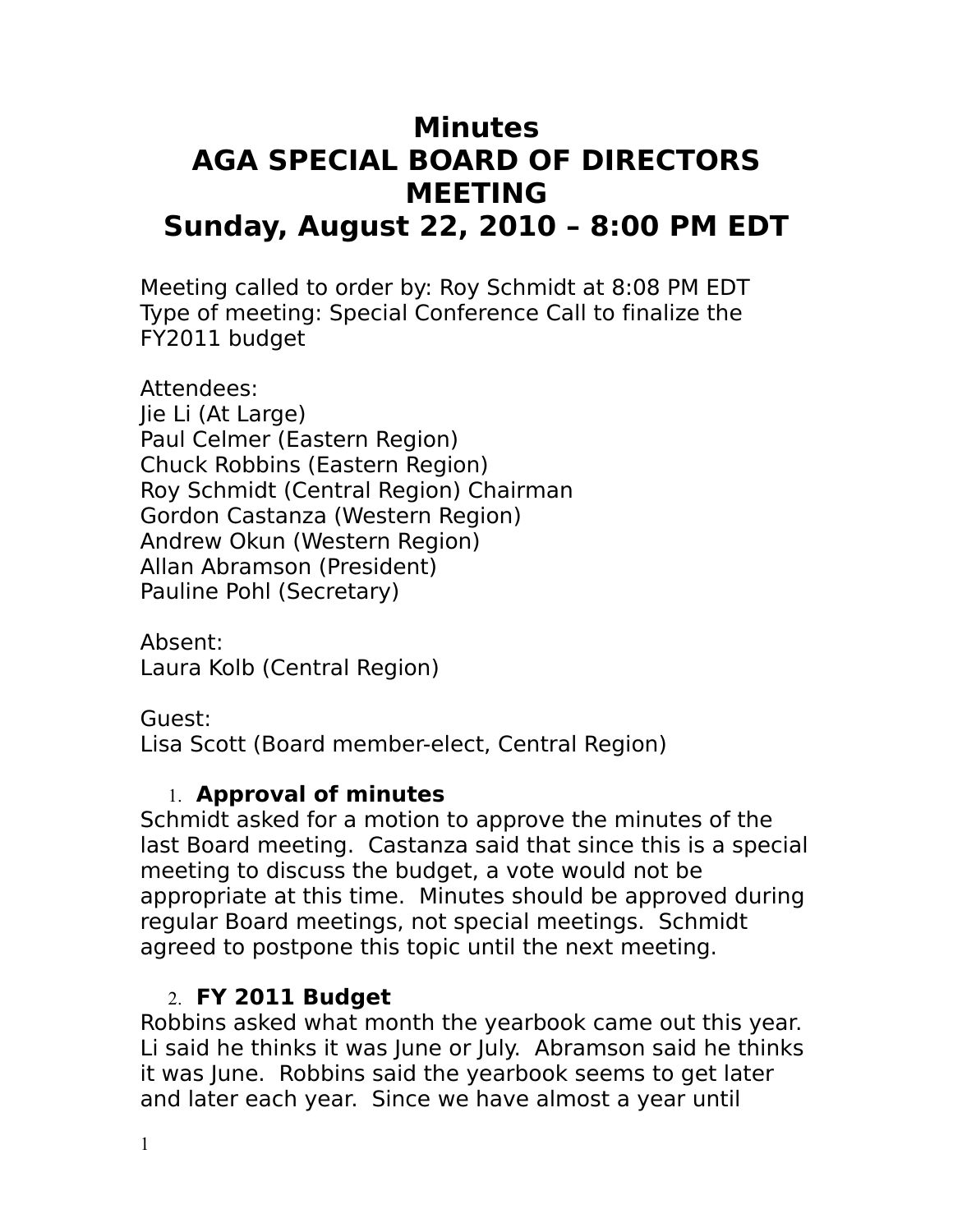members expect the yearbook, we could prepare the members for an electronic yearbook. This would save a lot of money.

Abramson said he has spoken to Chris Garlock about it. Garlock said he would start with a survey of members. The issue was discussed at the assembly. The members in attendance were in favor of the change. Robbins said there is a rule in sales—don't' ask a question if you may not be able to handle the answer. Rather than asking, we should tell members we are doing it and move forward. Polling may create an uprising. Abramson said he wants to focus this meeting on the budget and we need to discuss major changes at a regular meeting. Celmer said this is too big a change to make a decision on here. Schmidt agreed with Robbins that this is a major budget line item and it is crucial to balancing the budget.

Celmer asked about the loss of over \$61,000 from reserves over the past year. He noted that some had been spent per the budget, and some was tied to the Congress deficit, but there appeared to be about \$15,000 unaccounted for. Abramson said the balance sheet shows a drop of over \$60,000 in reserves, but \$30,000 is the advance to the Congress, \$22,000 was the use of the last of the Ing reserves to fund the 2009 Congress, about \$7,000 was the deficit for the year (pretty close to the drop in membership income for the year), and more than \$2,000 was to cover the deficits in two Go Camps, which accounts for the drop in reserves for the year.

Robbins said we can't continue spending our reserves and we need to get our expenses in line with revenues. Slashing the yearbook would go a long way. Garlock is in favor of covering the World Amateur Go Tournament which may be possible if we slash the budget for the yearbook. Celmer suggested cutting the size and cost of the yearbook and getting it out in January or February.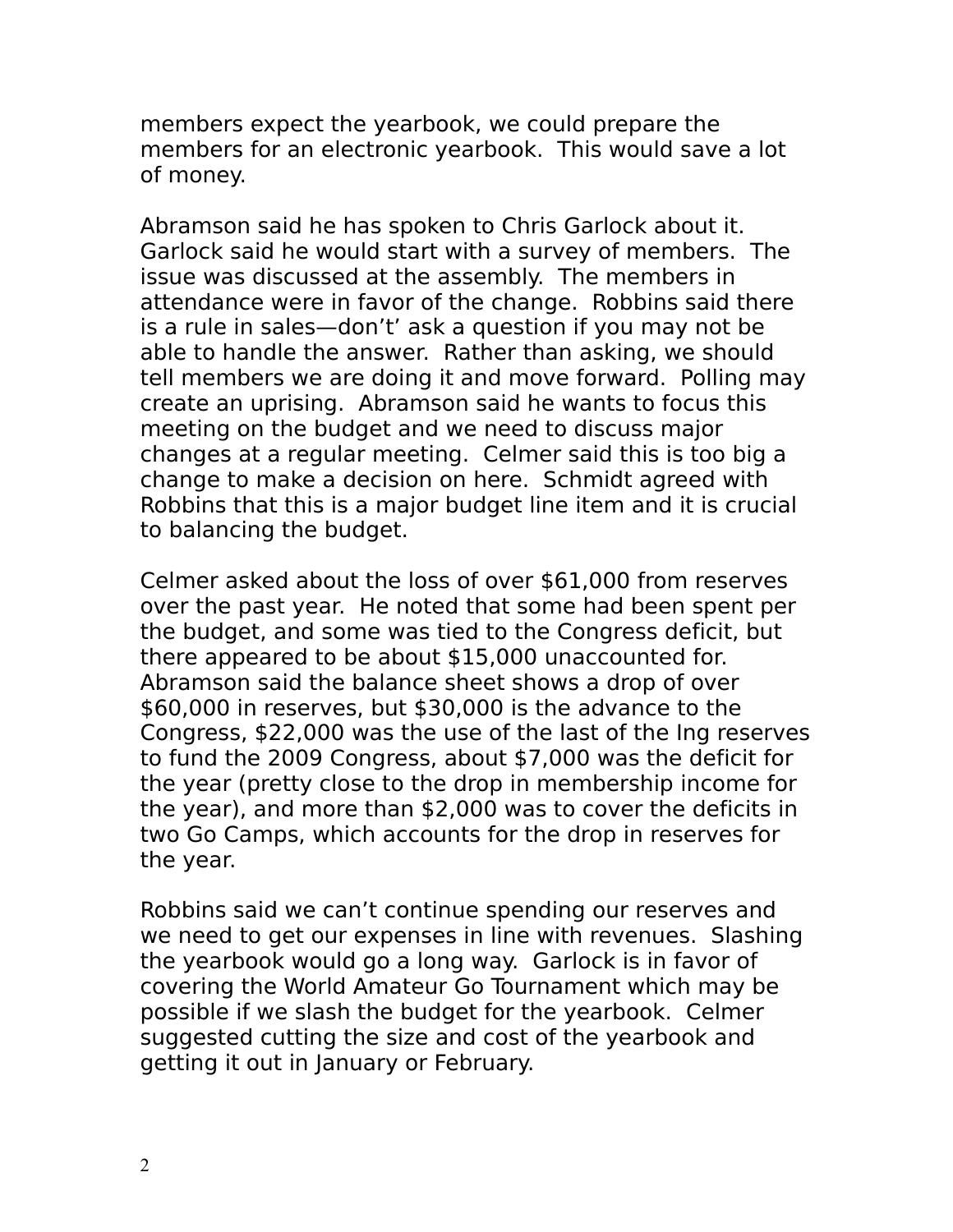Abramson said as a matter of courtesy, Garlock should be included in this conversation. We are projecting using \$6,000 of reserves for operating expenses and \$4,000 for the World Amateur Go Tournament. Maybe we could take some money from the budget for the Yearbook to balance the budget and leave us more flexible.

Okun said he doesn't think we should reduce the budget for the Yearbook after already surprising Garlock by canceling coverage of the WAGC. Celmer asked how he would be surprised if Garlock was at the Assembly. Abramson agreed with Okun that Garlock would likely be surprised and disappointed if such a decision was made without his involvement.

Abramson suggested that we approve the budget with some placeholders for some line items tonight and work over the next month or so to come up with an extra \$10,000. Okun agreed that would be better. Robbins said he is uncomfortable approving the budget as it is. Abramson said he is uncomfortable dropping this on Garlock or on the membership so abruptly. He asked how the rest of the Board feels about the issue. Castanza said he thought the issue had been sent to the Board for a vote. Abramson said that issue that had been sent by the Assembly to the Board was whether or not to continue to show ratings of non-members on the website. Castanza said we need to reduce costs and balance the budget, but he agrees with Okun that we can't make a decision to change delivery method of the Yearbook without Garlock included. Okun suggested including Garlock in the September meeting.

Schmidt suggested reducing the amount for the yearbook by only putting it on CDs and mailing them to members. This would save money as well as continue to send something physically to members. Robbins said this would be a good compromise to do for a year and then transition from print to electronic format to save even more money.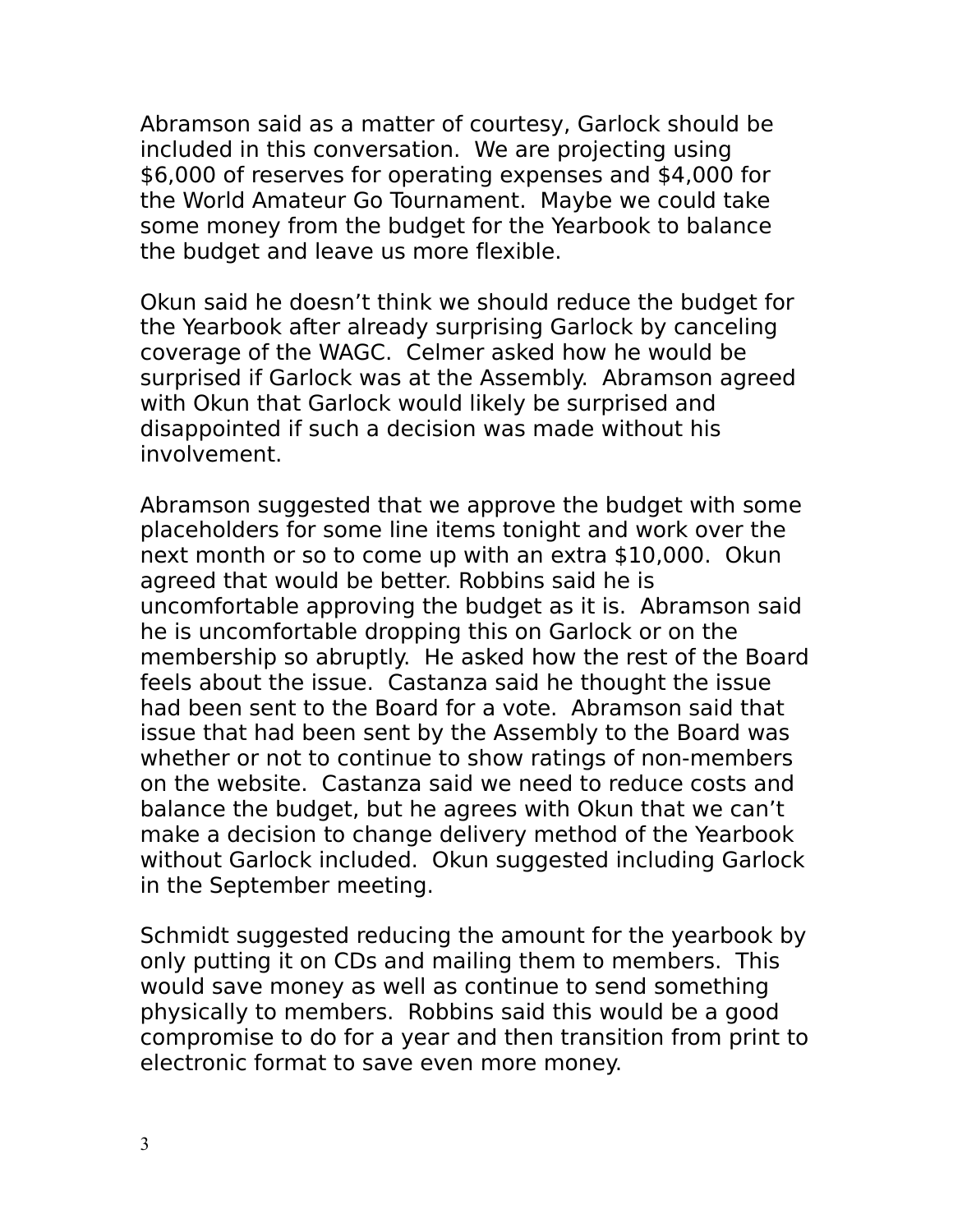Okun said he needs to leave the meeting shortly and wondered if there could be a vote soon.

Celmer said he doesn't want to make a major change without consulting Garlock. Li said he would like to get the yearbook earlier, so if that would be possible, he's in favor of an electronic format. Celmer agreed with Li that July is too late for the yearbook to be useful.

Abramson said another way to reduce the budget deficit would be to change from manual credit card number input to something more automatic. This could reduce our costs by \$1000 to \$2000 per year. If we only allow checks in the mail or credit cards on the website, we could eliminate manual input costs. He estimates 20 percent of members use the manual option. Robbins asked if the Treasurer could do manual input as a volunteer to save costs. Abramson said he didn't think that was an option.

Robbins said if 1 in 5 members use that method to pay, we may want to involve the members before making that change.

Schmidt said we need to make sure we are accounting for multi-year memberships properly. Abramson said Adam Bridges is drawing down the money for the memberships properly.

#### **Castanza made a motion to table the budget vote until the next regular monthly Board conference call. Robbins seconded the motion.**

Castanza said the reason for the special meeting was because we were waiting for concrete numbers on the Congress. Since we still don't have those, he is not willing to vote yet.

Okun left the meeting at this time. (8:45 PM EDT)